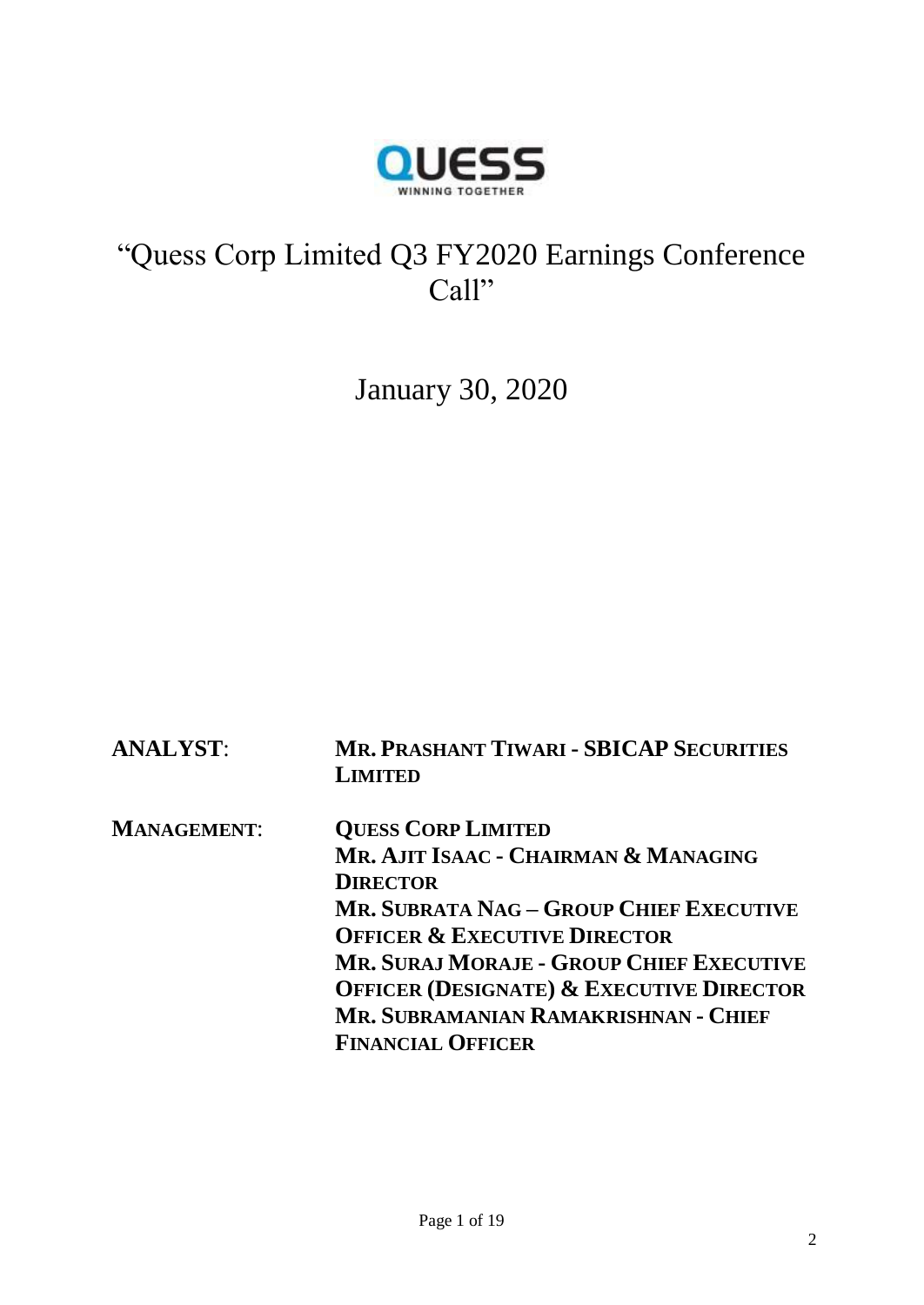

- **Moderator:** Ladies and gentlemen, good day, and welcome to the Quess Corp Limited Q3 FY2020 Earnings Conference Call hosted by SBICAP Securities Limited. As a reminder, all participant lines will be in the listen-only mode and there will be an opportunity for you to ask questions after the presentation concludes. Should you need assistance during the conference, please signal an operator by pressing "\*" then "0" on your touchtone phone. Please note that this conference is being recorded. I now hand the conference over to Mr. Prashant Tiwari from SBICAP Securities Limited. Thank you, and over to you, Sir!
- **Prashant Tiwari**: Good afternoon, ladies and gentlemen, I am responsible for the midcap coverage at SBICAP Securities. We are pleased to host this call and thank the management for the opportunity. We have with us the senior leadership of Quess Corp, Mr. Ajit Isaac, Chairman and Managing Director; Mr. Subrata Nag, Group CEO and Executive Director; Mr. Suraj Moraje, Group CEO Designate and Executive Director; and Mr. Subramanian Ramakrishnan, fondly Ramki, Chief Financial Officer.

I will hand over the call to Ramki, who will run us through the mandatory regulatory disclosures, and he will then hand over the call to Ajit, who will walk us through the highlights of the quarter, which will then be followed by Q&A. Have a good day, everybody, and over to you, Ramki.

**Subramanian Ramki**: Thank you, Prashant. Good afternoon, everyone, and thank you for joining our earnings call today. Please note that these results and the press release have already been uploaded on our website. Anything we say which refers to our outlook for the future is a forward-looking statement that must be read in conjunction with the risks that the company faces. These uncertainties and the risks are included, but not limited to what we have already mentioned in the prospectus filed with SEBI.

> With that said, I will now turn over the call to our Chairman and Managing Director, Mr. Ajit Isaac. Over to you, Ajit.

**Ajit Abraham Isaac**: Good afternoon, and a warm welcome to all of you. I am sure that many of you may have had an opportunity to review our latest quarterly earnings that was published yesterday post our Board meeting. As you would have seen in the presentation, this quarter saw us continuing to execute our corporate initiatives with significant improvement in business operations and our corporate structure, about which we will elaborate over this call. Let us begin by giving you a brief overview of our financial performance, followed by key corporate and platform-wise updates, post which, we will be happy to take your questions.

> First, we crossed revenues of about Rs.2,950 Crores, a growth of 36% year-on-year with our EBITDA reaching Rs.179 Crores, which was an increase of 52%. We achieved a net profit of Rs.75 Crores, which was a growth of 12% and without Ind AS accounting adjustment, the net profit was actually Rs.79 Crores, which was a 22% year-on-year increase. Importantly, cash flow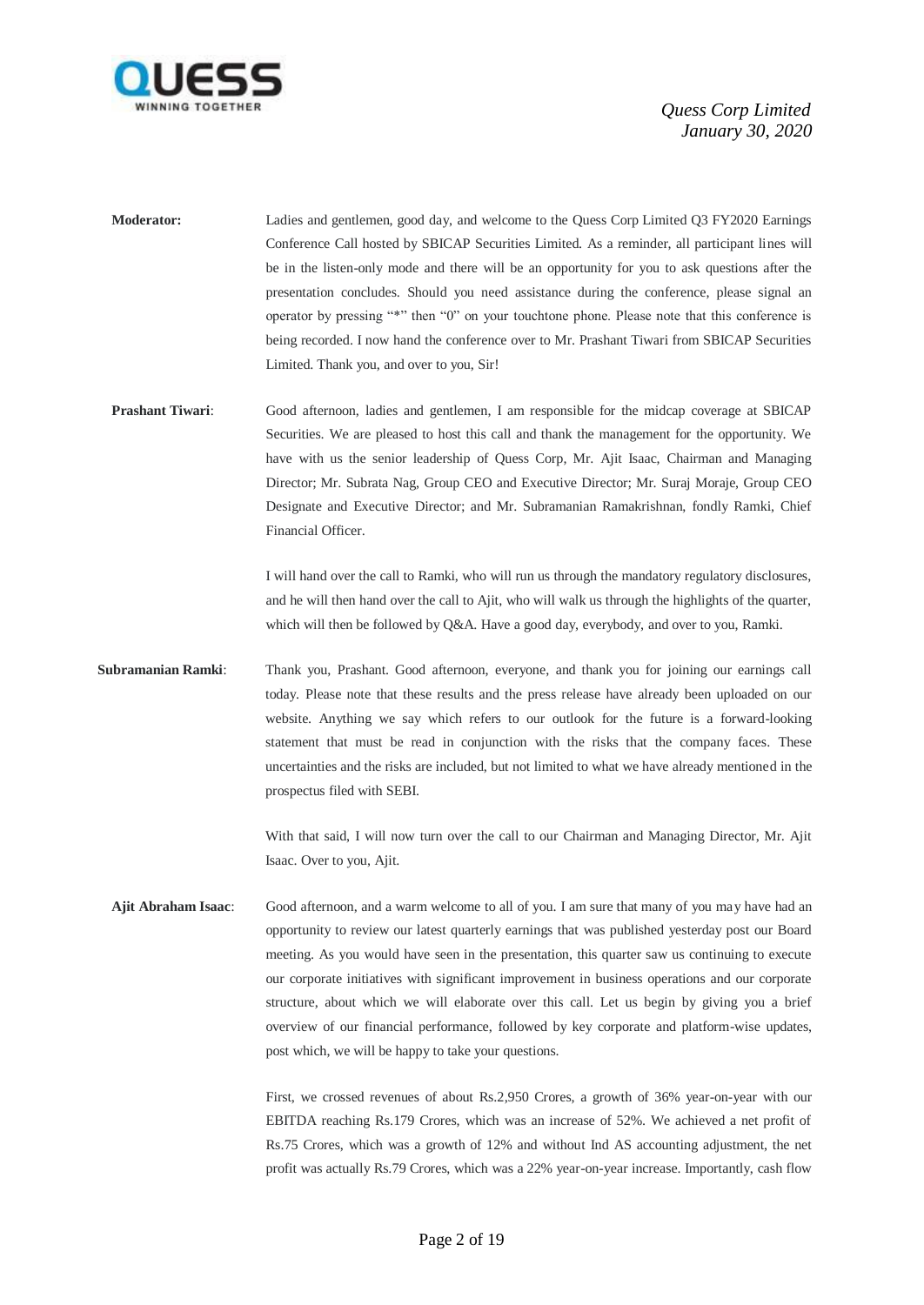

from operations stood at Rs.191 Crores for the 9 months of the FY2020 against Rs.124 Crores in the previous year, an increase of 54%, much driven by our focus on collections and our operating efficiencies. EBITDA to OCF conversion has reached a milestone 51%, up from 45% in the previous quarter, thus placing us in a comfortable position to achieve our target of 50% for this year.

Significant debt reduction of Rs.431 Crores was also achieved in the last 6 months of this year. Our gross debt at the end of this quarter stood at Rs.830 Crores, while net debt stood at Rs.313 Crores. Additionally, we have reduced our interest by 15% quarter-on-quarter to Rs.35 Crores.

Moving on to some of the key corporate updates. In the Ahmedabad Smart City Project, out of the total project cost of Rs.230 Crores, Rs.92 Crores was collected in during the year and additional Rs.40 Crores is expected by Q4 of 2020. The demerger of TCIL was completed during the quarter. Post the demerger, we are directly held by Fairfax Holdings, which is about 33% and through this process, we have forayed into the B2C segment in travel & hospitality and education space. In line with our strategy to simplify our overall group structure, 4 Indian substitutes: Aravon, CenterQ, CoAchieve and Master Staffing Solutions were merged into the parent during the quarter. Additionally, MFX Chile was wound up.

Our exercise of reducing intercompany loans and advances continues. What was Rs.442 Crores in the beginning of this year has now been reduced to about Rs.270 Crores and this process continues as we progress further. As many of you would have observed, we have also launched a new branding exercise in the company. The new brand promise of Winning Together comes from our continued focus on customers, people and investors along with our move to our platform structure.

I am also happy to share with you that we have been certified as a Great Place to Work, and we have been included in the Annual Best Workplace List for the year 2020. We are among the top 300 out of the 1000-plus companies. The certification is considered the Gold Standard and recognized world over by employees and employers alike.

I would like to now move on to some key platform-wise updates. In the workforce management, we remain the undisputed leader in staffing and continued to gain market share and surge ahead of our competition. This is driven clearly by exceptional execution and the leadership quality in our team.

Revenues increased by 52% year-on-year to about Rs.1,959 Crores. Our associate headcount is up 34% year-on-year to 260,000. The general staffing headcount specifically stood at 244,000. We deployed 20,000 associates to meet peak festive demands in a single month, demonstrating our strong hiring ability. 82 new logos were added with a combined ACV of Rs.94 Crores. Our core to associate ratio continues at industry leading efficiency of 1:333, up 11% as against the same quarter last year. In skill development, our exclusive IPR for the courses that we run now cover 61 courses out of 191. Although our operating asset management business saw only a 4%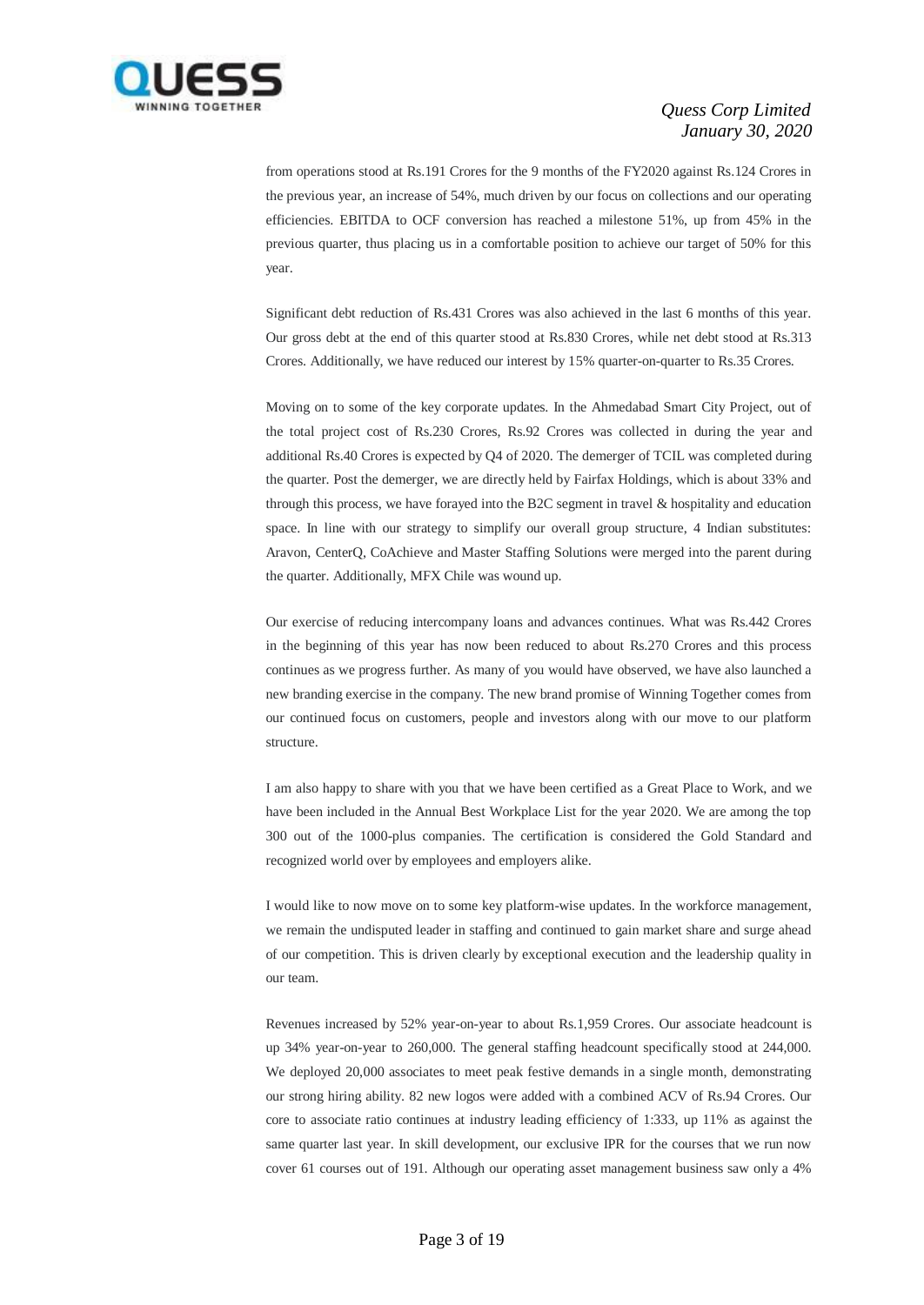

year-on-year growth in revenues to Rs.448 Crores, our facilities business has constituted strong organic growth momentum with revenues up 11%.

IFM business EBITDA also grew about 33% to Rs.37 Crores. However, at the platform level, EBITDA has been relatively flat. In the IFM business, one of the movements that we are making is to have more SLA-related business than headcount-related contracts. In this, our ratio has moved up from 22% to 26% on a year-on-year basis for SLA-based contracts. In Tech Services, revenues increased 19% year-on-year, with a 13% increase of revenues in Conneqt and Allsec to Rs.544 Crores. EBITDA increased 131% year-on-year to Rs.66 Crores on the back of the Allsec acquisition.

In Monster, which has taken significant management attention, the search module is in the beta test with positive early reviews. We have a road map in place for the remaining module, and this is expected to be completed by early part of the next financial year. Sequentially, we have been able to reduce our EBITDA losses by about Rs.3 Crores. Our job views and organic traffic is up 102% and 83%, respectively, on a year-on-year basis, significant numbers for an improving website.

In DigiCare, our service network now covers 12,500 pincodes. I am also happy to say that our Xiaomi Delhi service center was awarded the best All India Service Partner from over 2,000 centers. We have also strengthened the management team with the addition of Suraj, who joins us with over 2 decades of experience at McKinsey and he will lead the initiative in driving the digital transformation journey at Quess. All the above summarizes the slew of positive outcomes that we have achieved in the quarter. This has been a significant quarter for us in terms of continuing our corporate actions and driving our operational metrics across platforms.

We would now like to take questions from the floor, and I will be joined by my colleagues from the corporate and finance functions to address the same. Thank you very much for joining the call, and I look forward to your questions.

**Moderator:** Thank you. We will now begin with the question and answer session. The first question is from the line of Rajesh Kothari from AlfAccurate Advisors. Please go ahead.

**Rajesh Kothari:** Congratulations for a good set of numbers in an otherwise challenging market. A few questions. First is in People & Services, I am talking about classification as per the old methodology. While we have a significant improvement in the revenue growth, both quarter-on-quarter as well as Yo-Y, the EBITDA margins are probably lesser than expected. So can you comment on, one, how do you see the outlook going forward and number two, you say that there is a seasonality involved with the festive season-related recruitment so do you think then the fourth quarter may not continue like what we have seen in third quarter?.

**Subramanian Ramki**: Yes. Thanks, Rajesh. This is Ramki here. On your question of People & Services, I think a part of the answer you have already given. I think one of the things that happened is the festive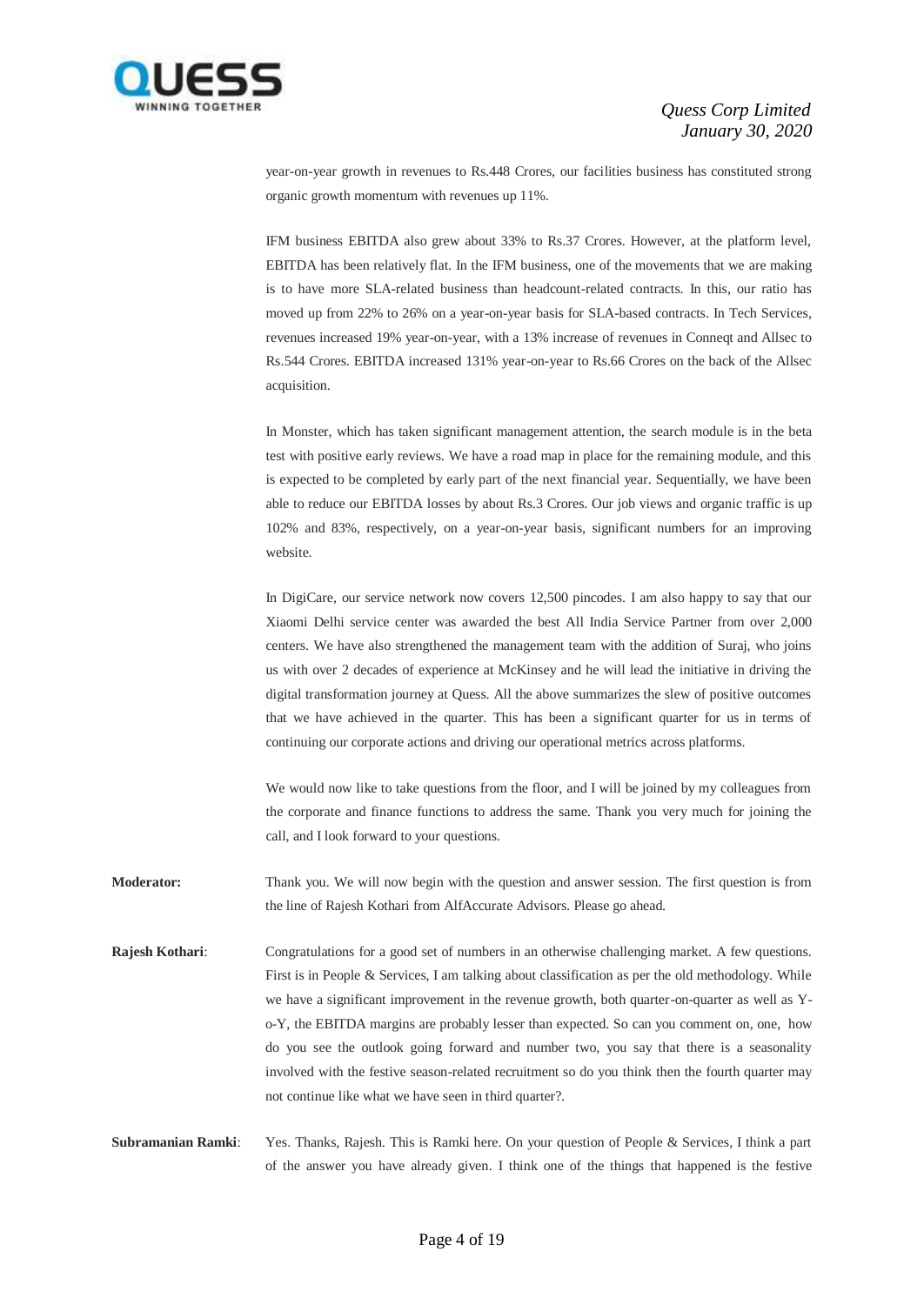

season. If you look at the People & Services in terms of a headcount addition, even though it is not a big headcount addition, some of the revenues have flown because of the good headcount traction which we had in the first few quarters, first couple of quarters to be precise. Some of the revenue started trickling in subsequently and that is why the revenue numbers are much higher. Second, in terms of the festive season, there are also festive bonuses and incentives, which are paid, which also add up to the top line, but not necessarily to the bottom line because these are just purely pass-through payments. Having said that, it obviously brings down the EBITDA margin to that extent. Moving forward, obviously, the festive bonuses would come down. However, we will see the margins at People & Services business or the WFM level will be pretty much in line around the 5.5% or 5.3% to 5.5% kind of range.

- **Rajesh Kothari:** So what kind of growth are you looking at for the P&S because December, of course, the growth has been 63% in the segment, so going forward, this number will also reduce significantly?
- **Subramanian Ramki**: Yes, I think you must also appreciate the fact that in the workforce management, as a group we have grown about 36% year-on-year, and that is a significant growth. We will probably not expect it to grow further. Having said that, considering the current economic conditions, there is some degree of slowdown in the market, which is also reflected in customer sentiments, which is also reflected in some of the conversions. Having said that, in the People & Services business, we have a pretty strong leadership, and they continue to make sure that we get those contracts. However, there could be some pressures from the margin perspective but we will continue to focus on getting those additional contracts and hence will continue to see traction, but it will be muted traction is what I feel.
- **Subrata Kumar Nag:** I just want to add a thing, I think in the People & Services the growth that we have seen, I think, in the next couple of quarters, we will see same kind of growth or maybe a little bit of additional growth because we have signed some new contracts, large contracts in December, so that will be flowing in Jan, Feb, March and overall, the last 9 months, we have signed almost 82 new logos in WFM so once you sign, normally, customers takes some time to ramp up. I think, slowly, the ramp-up will happen and I do not see any concern as far as the progress or growth in the People & Services business is concerned.

**Rajesh Kothari:** Okay so I am getting, sorry, a bit confused with different answers from different people; on one hand, you said that 36% growth is difficult to replicate and then you mentioned that a lot of new logos are added.

**Subrata Kumar Nag**: No, see, 36% growth is a good growth number and although it is very difficult to get 36%, 46% and 50%, that is not possible. However, with the way we have been growing, do not take only one quarter, take the last 5 years and see how we have been growing in People & Services business. I think that kind of momentum and trend will be continuing at least for the next couple of quarters definitely and then we will see how it goes.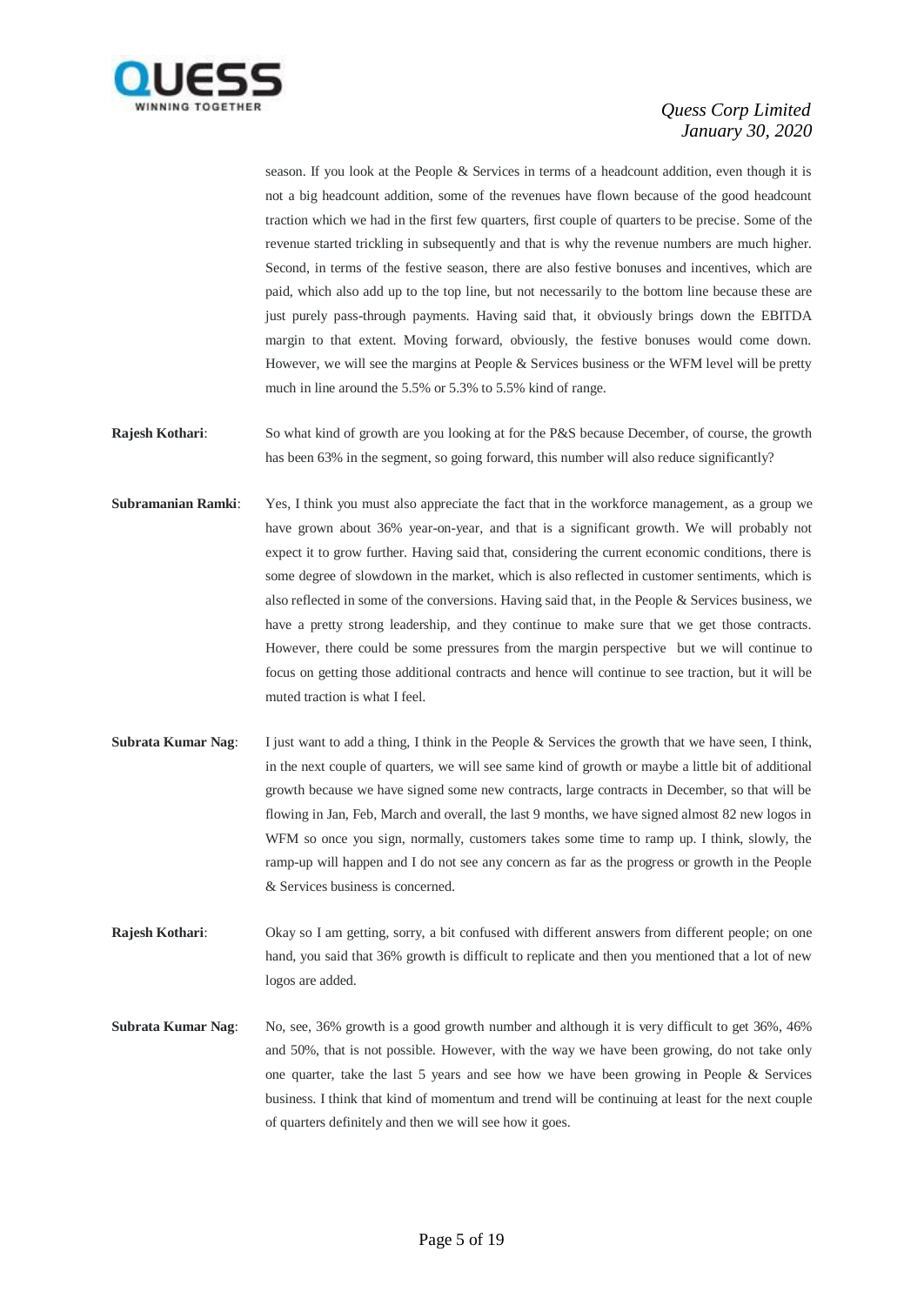

- **Rajesh Kothari**: Okay and my second question is on Industrial Asset Management, what kind of further writedowns you think are required because in this quarter also, we have reported Rs.4 Crores segmentwise loss at EBITDA level, so how do you see this going forward. Do you think in the fourth quarter, you will have 0 or some write-offs are still required?
- **Subrata Kumar Nag**: I think we have mostly come out from whatever backlog of losses we had. We have almost cleared some of the nonperforming client contracts in Hofincons, once we get out of those contracts you will see the revenue also coming down and that is why, actually, the increase in the revenue in IFM or total asset management, operating asset management is not that much because we have let some of the clients go. I think now whatever losses we had on account of sale of material handling equipment, that also I think, we have crossed the bridge. So, I think now onwards we will be seeing an uptick in the current situation. However, I will not project a very rosy picture of the industrial segment. We may not make any losses further, but I do not see that we are making a lot of profitability because Vedang is in the telecom space and telecom at an industry level is going through a very rough phase, so we have to take the brunt of the industry as well. I think the industrial is in a steady state currently. I do think we will have more losses but not much profit as well, we will breakeven or maybe a minimum kind of profit is what we will try to achieve.
- **Rajesh Kothari:** Thank you Sir. I will come back in the queue.
- **Moderator**: Thank you. The next question is from the line of Abhijeet Akella from IIFL AMC. Please go ahead.
- **Abhijeet Akella:** Congratulations on a good quarter. I just wanted to get your thoughts on the market environment for general staffing. This quarter, despite the festive season, we have added maybe about 2% quarter-on-quarter headcount in general staffing, it is a little bit of a slowdown and one of our leading peers has also commented that they have had a slightly difficult festive season so how do you see the market environment shaping up, which sectors are doing well and which ones are underperforming sectors?
- **Subrata Kumar Nag**: There are 2 things here. Number one, the festive season this time came a little early because Diwali and Dussehra were in the early part of the October and so all the companies ramped up retail mainly in Q2 and end of Q2 and when the ramp-up happened (at the end of Q2), there was some spill over in the Q3 so that is why net increase, I think, we did 5,000, which was 18,000 last quarter so that has an impact. I will not say there is a slowdown, but people are not hiring, like in mining, we used to get 10%, 15% from the mining of your clients so that has been slowing down. Let us understand what steps we are taking. We are trying to widen our customer base so, this year, I think last quarter itself, we have signed almost 80-plus clients in WFM and we have been trying to penetrate in the Tier 2 and Tier 3 markets also, so that the concentration of few clients in the telecom and retail is evened out and I think every quarter, normally, we win a large contract. I think, in December-January, we started another large contract, not as large as what we started in Q1, but it was a reasonably large contract, and that will have an impact, which we will see in Q4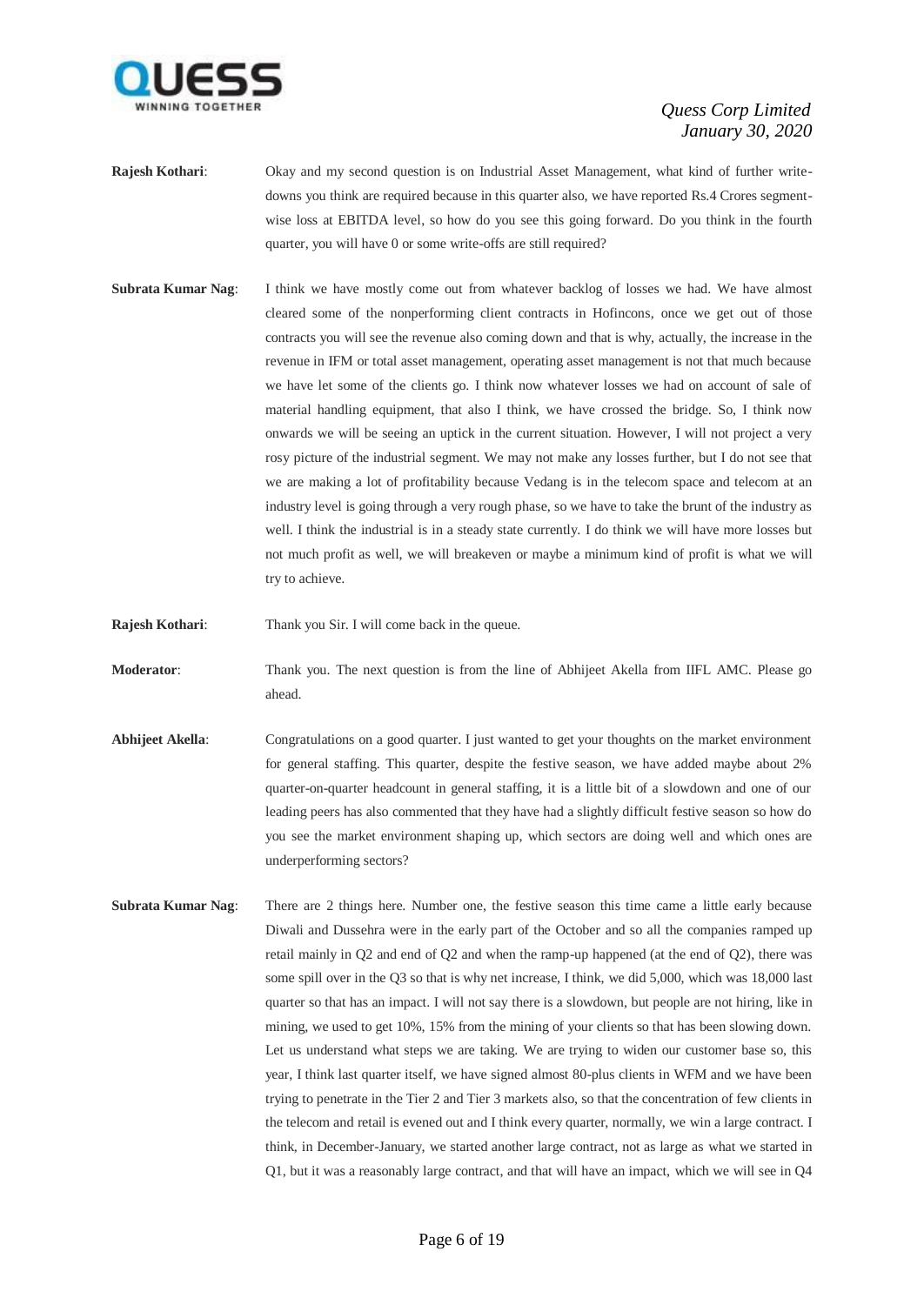

and going forward, I do not see any major impact in the headcount. The headcount growth will be there. However, very quarter, you cannot expect the 20,000, 30,000 number. One quarter it will be up. One quarter, it will be little bit of down, that kind of seasonality comes. But we are on that job, and we are trying to, as I said, widen our customer base and these customers will slowly go up, actually, that is what we have seen in the last 10 years.

**Abhijeet Akella**: Okay. Great and my second question is on the IT staffing piece. Like, the overseas pieces within IT staffing have been doing relatively well, whereas the Indian business has been under a bit of pressure, so if you could throw some light in terms of market environment for both of these regions and what your plans are in this regard, especially with regard to fixing the India business?

**Subrata Kumar Nag**: Yes. As you know, Magna was going through a little bit of a lean patch and we have taken some steps there. I think with this quarter also, particularly December, we have seen some momentum coming back. What happened in Magna and what we have been trying to do is to focus more on a high-margin and niche recruitment instead of going for 3 to 5 years kind of assignments, we are trying to go maybe 8-year or 10-year-plus assignments. It takes some time because you have to regroup your recruiter base. You have to create that center of excellence. Those are the things we have been working on. We have been bringing some artificial intelligence so that we get to ultimately understand that IT staffing business is the fastest finger first – who first pushes this to the customer portal or customer base; so you need to have that much IT backbone yourself so that you can get the right CV at right time so those things we have been working on. I think slowly market is also picking up and Magna being a leader, I am sure that it is not going to go down, the sliding scale what we have seen has stopped and I think from here, I think it will take some time. Do not expect that in one quarter the entire thing will change, but I think in the next couple of quarters, you will see the growth will slowly be coming back into Magna.

**Abhijeet Akella:** On the overseas side, how are things going on, Brainhunter and MFX?

**Subrata Kumar Nag**: Brainhunter, actually, it took some time, but I think we turned around the corner there. Brainhunter, Mindwire is always a steady stable business. That is a government, Canadian federal government business. We had the problem in Toronto and Western Canada, particularly our commercial business. However, as of today, all 3 regions are profitable. That is why in this year, I think, we will be doing around CAD 58 million to CAD 60 million revenue and, I think, CAD 2.7 million to CAD 3 million EBITDA so that is going well.

> MFX, I would not say that the revenue has picked up much, but what happened in MFX, particularly, is that the profitability has come back. I think almost in February 2018, or 2019, we lost one of the major clients. It took some time to fill that gap, almost 20% of our revenue had gone by one client so it took us some time to recoup that revenue loss. We have done that over the last, 5 quarters and I think we are still around a \$38 million to \$40 million revenue but our EBITDA has actually gone up. I think this year, we will be near about \$4 million.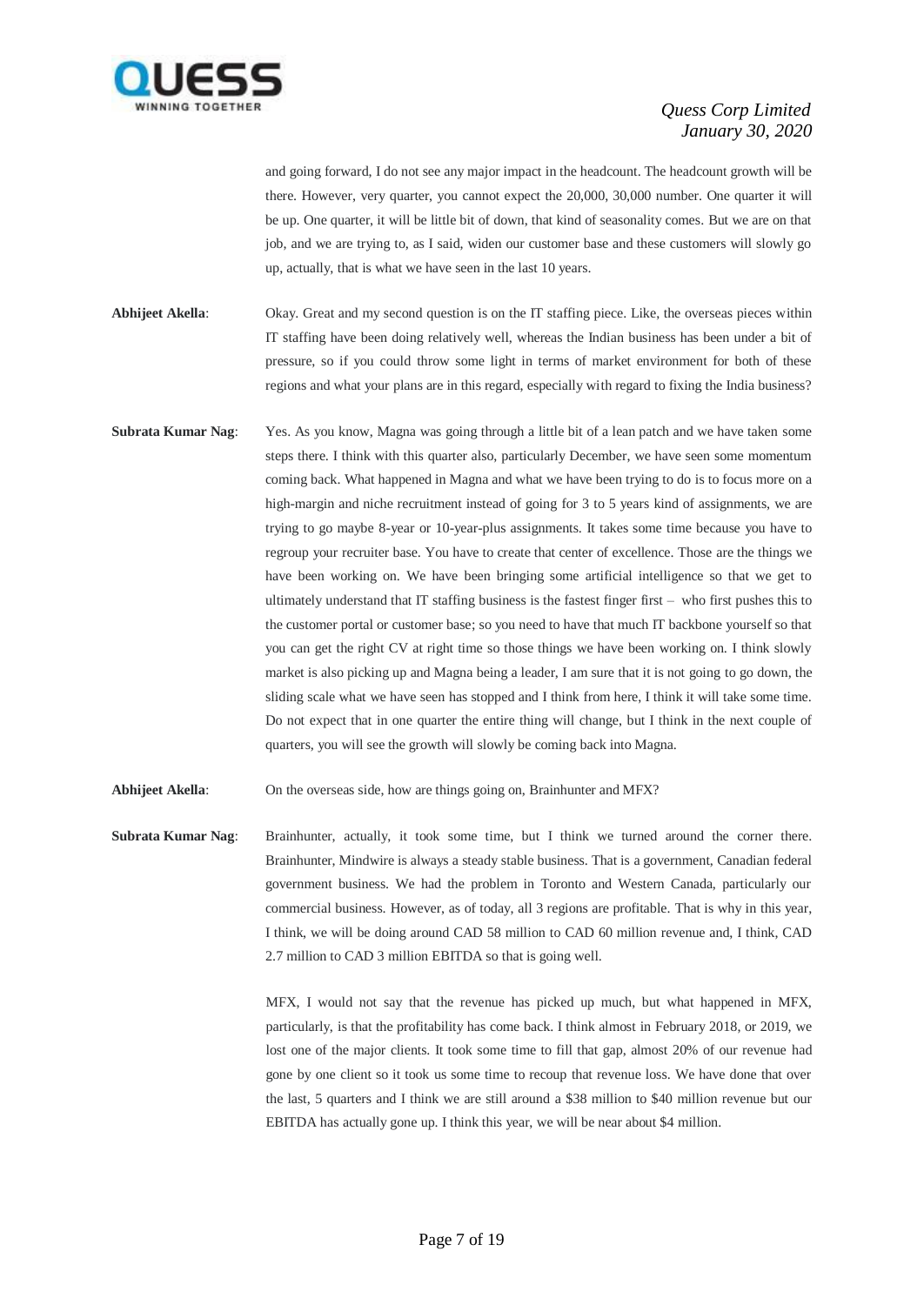

**Moderator**: Thank you. The next question is from the line of Mihir Manohar from CapGrow Capital Advisors. Please go ahead.

**Mihir Manohar:** First of all, congratulations on a great set of numbers. Just wanted to understand your relationship with Amazon – what kind of relationship are you having with Amazon and out of their people, how much percentage are you supplying over there?

**Mihir Manohar:** Both DigiCare as well as on the workforce management as well so that is basically your delivery boys?

**Subrata Kumar Nag:** Yes, we have almost, 7,000 to 8,000 people we provide there as just the manpower, that is our responsibility with the manpower with Amazon Transportation Services and they do the delivery. We have Dependo, where we have almost, 1200 bikers and 300 four-wheelers, I think, around 40 or 45, DC, where we take the consignment, and we do average 80,000 deliveries and sometimes during peak, I think, 150,000, which was in October so that is the delivery where we take the consignment and deliver it by ourselves, so that is another relationship and the third relationship, is that Amazon has actually invested in Quess, as you all know, that is for the DigiCare services so whatever white-goods Amazon sells from their portal, we actually install and service those, say, TV, fridge, air conditioner through the DigiCare and you see that is why our DigiCare footprint has increased post Amazon. Today, we have almost 12,500 pincodes, covering 600 cities.

**Mihir Manohar:** Okay so the servicing portion gets accounted in the books of DigiCare?

**Subrata Kumar Nag**: Yes that is DigiCare business. Like we do for Samsung, we do for Xiaomi. Now, Amazon also we are doing that kind of work.

**Mihir Manohar**: Okay understood. Thank you.

**Moderator**: Thank you. The next question is from the line of Sudheer Guntupalli from Motilal Oswal Financial Services. Please go ahead.

**Sudheer Guntupalli**: Suraj, congrats and all the best in your new role. So, my first question is to you, are you contemplating any major strategic changes going forward or are you going to let the status quo continue?

**Krishna Suraj Moraje**: The status quo seems to be doing very, very well, Sudheer. I do not think this is about major, major changes. I think this is about an evolution of where the company is going. We are looking at a few things. I think we are looking at how do we bring more of an institutional identity as we sell, towards our customers. You have seen the rebranding in the last few weeks, and we hope we are going to roll that out more progressively to more and more of our companies, so we create one corporate identity. You will see a lot more technology coming into play, both with how we serve our customers and drive productivity there, and also with regards to how we manage our associates and build our database of talent and nurture our database of talent. I think you will see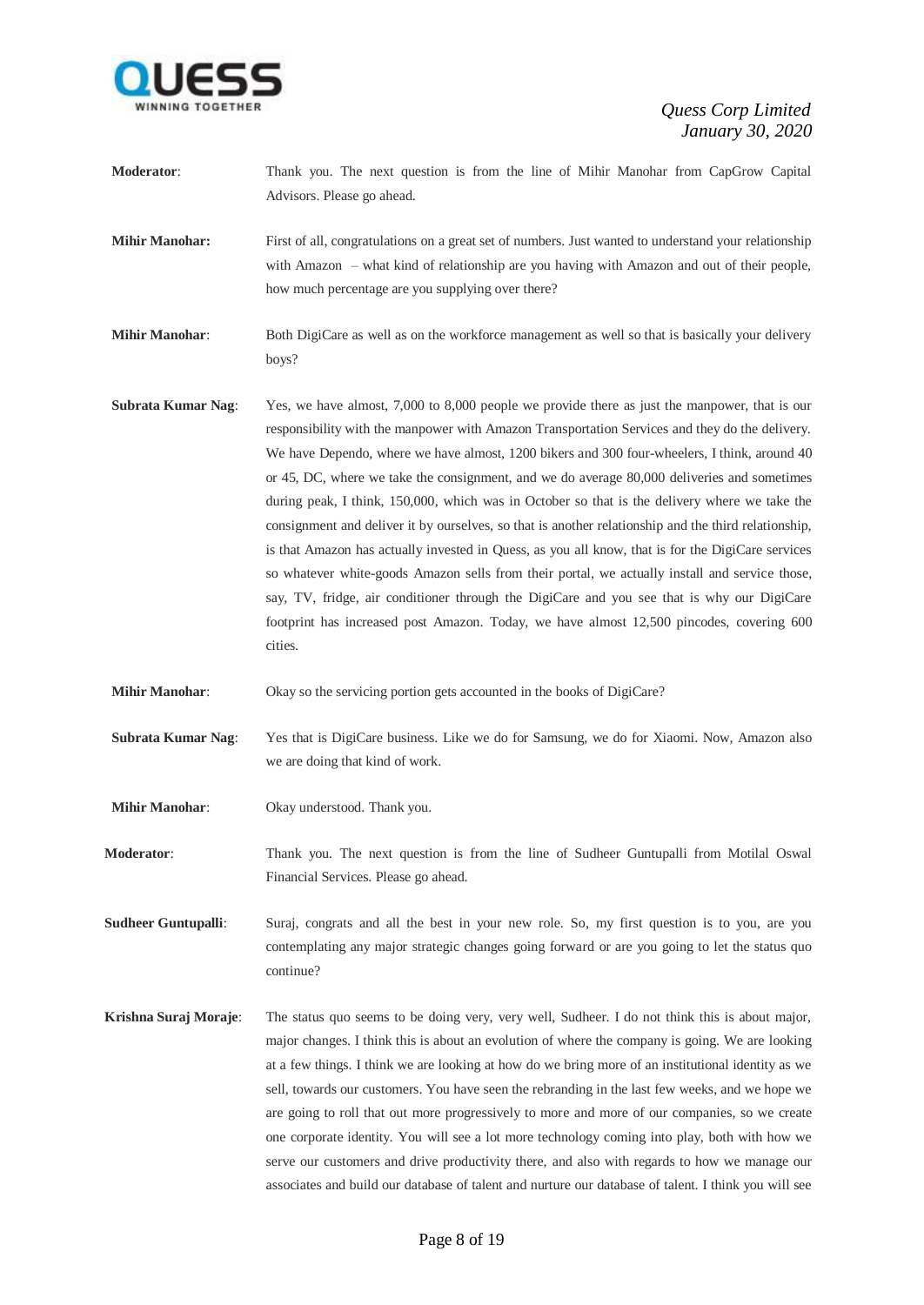

us continue to focus on growth as we have in the past. I think we want to make sure we are focusing on ROE as much as we are on EBITDA and you will see that balancing out a little bit more over time. But by and large, I do not think this is about major, major, major changes. I think it is a very healthy business, doing very well. It is really about taking it to the next level over the coming years.

- **Sudheer Guntupalli**: That is very helpful and in Trimax, actually, post the completion of acquisition of TSIPL, we seemed to have recognized a provisional goodwill of almost Rs.40 Crores. Our understanding is that overall amount we paid for acquisition of 100% stake here is Rs.13 Crores, so goodwill is almost Rs.27 Crores higher than purchase price, does that mean the entity currently has negative net assets of Rs.27 Crores and a related question on that, your presentation seems to be hinting that the total exposure now is Rs.230 Crores, and this exposure amount has also been going up over the last few quarters, while on the other hand, we are expecting the amount to return so any color on this will be helpful?
- **Subramanian Ramki**: Yes. I think your first assumption is absolutely right. The negative net worth was Rs.27 Crores, and we paid Rs.13 Crores. That is the reason that goodwill on consolidation comes to about Rs.40 Crores, number one. Number two, Rs.230 Crores, there is no further exposure. What we are talking about is the full project cost and the Rs.92 Crores we are talking about is all the collections, which have been done till date, which includes Rs.60 Crores last year and Rs.32 Crores this quarter.
- **Sudheer Guntupalli**: Sure, Sir and one clarification in general staffing. Your presentation mentions that growth in general staffing was 37% on a year-on-year basis. However, if I look at the old segmental reporting, People & Services seems to have delivered almost 63% year-on-year growth. Given that general staffing is the biggest component within People & Services, what is the reason for this divergence and the growth rates across the 2 that is it from my side?
- **Subramanian Ramki**: So if you look at it, what happens, Sudheer, I think we covered some of it in the first question. Obviously, the growth comes from twofold. One is the fact that the festivity this time was a much better season. So, obviously, some of those festivity-related numbers flow through the revenue, so that is kind of been a bigger number in the current quarter compared to the same quarter in the last year. Similarly, if you look at it, some of the revenues, which pertain to the headcounts which were added in the previous quarters, what happens is, when the start point could be just pure staffing but as we keep ramping up our suite of services to the customer to add on more services, then it also helps us to ramp up our revenue. So that is what is kind of flowing through and hence you are seeing the change.
- **Sudheer Guntupalli:** But Ramki, I think the divergence is too high here. The reason I am asking is, I mean, I understand that you may also be offering some additional services rather than just general staffing. But if I understand it right, People & Services, the predominant component in People & Services is general staffing, and we are talking about a 37% year-on-year growth and a 63% year-on-year growth, and divergence seems to be huge. That is number one. And number two,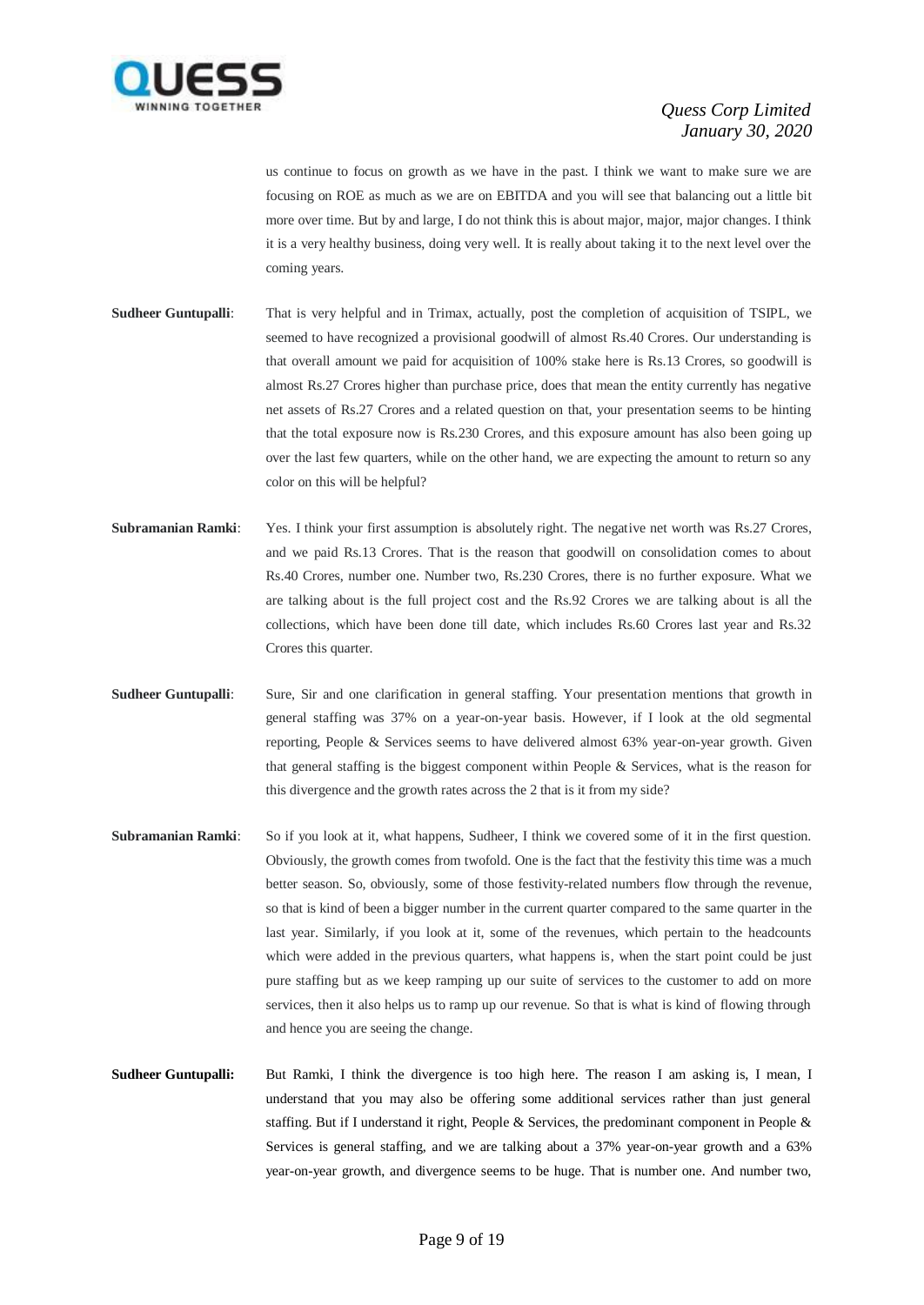

the seasonality aspect you spoke about, there is some bonus-related payments, so on and so forth. I am assuming, previous year, this quarter also had that issue. And when we are talking about year-on-year growth rates, I think that is normalized. The seasonality trend is normalized?

**Subrata Kumar Nag:** Okay, Sudheer. We will get back to you on this, Sudheer.

**Sudheer Guntupalli:** Thanks and all the best.

**Moderator:** Thank you. The next question is from the line of Amar Mourya from AlfAccurate. Please go ahead.

**Amar Mourya:** Firstly, Ramki, I just wanted to understand, if I see in our new classification, our workforce management, in that the global technology services sequentially there has been an improvement, I believe we had also shown an improvement in the EBITDA. So, is it fair to assume that now Magna and Comtel from here on is going to see a steady growth and improvement in the profitability?

**Subramanian Ramki:** You are talking about the new segments or the old verticals?

**Amar Mourya:** I am talking about the new segment. I believe, in the new segment, workforce management, there is a part of Comtel and Magna, correct?

**Subramanian Ramki:** Yes, Comtel and Magna are sitting there. You are right, absolutely right.

**Amar Mourya:** Correct. So I am talking about that. If I strip the number, I see Rs.340 Crores kind of a revenue, which was Rs.308 Crores sequentially, and I see EBITDA of Rs.19 Crores versus Rs.16 Crores. Obviously, year-over-year, we are down on EBITDA front, but on a revenue and EBITDA from a sequential basis, there is an improvement. So I am just trying to understand, from here on, what is the kind of status for both those businesses?

**Subramanian Ramki:** Yes. I think you know what you should also keep in mind is that it is not just Magna and Comtel which are sitting besides the general staffing there. You also have the other overseas locations of general staffing and they have also contributed to the numbers this time, be it in the terms of Middle East, in terms of Philippines, Singapore, Lanka business. So other sets of businesses are also contributing to the growth. And that is what is making the difference this quarter. I can give you the complete split off-line. It is not available at the moment.

**Amar Mourya:** Fair enough, fair enough, fair enough. So that is one. So you are not saying that steady state, Magna and Comtel has not made any difference this quarter also?

**Subrata Kumar Nag:** No. They have been making a difference but in this particular quarter, others are also pitching in. And for your question that whether we can take this as a new normal and further growth from here, I think you are right there. I think you can see further growth because, as I already said in an earlier question, Magna is coming out from the slump and Comtel also, I think there is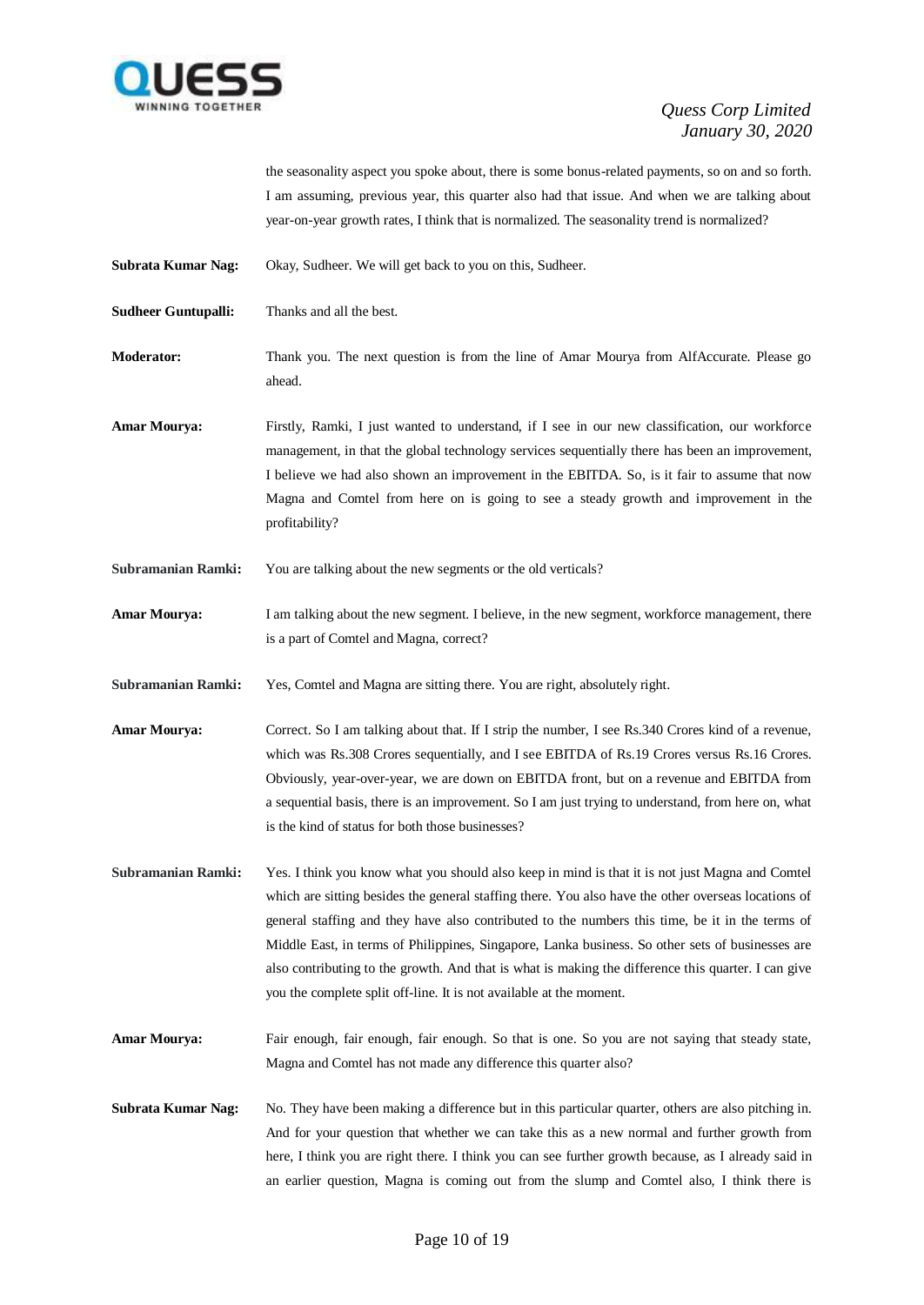

substantial growth in Comtel. So you can expect this business to contribute more positively going forward.

- **Amar Mourya:** Okay. May I squeeze one more, Sir?
- **Subrata Kumar Nag:** Sure.
- **Amar Mourya:** Yes. So Sir, now in IKYA business, I mean, if you can help us understand, I mean, in this overall People & Services, how much would be the IKYA contribution?
- **Subrata Kumar Nag:** IKYA means staffing contribution you are saying?
- **Amar Mourya:** Yes, yes. So like and how the business would have done in that?
- **Subrata Kumar Nag:** So in IKYA, we do staffing and also recruitment. Those are 2 segments in IKYA, which one are you are talking about?
- **Amar Mourya:** Staffing, I want to understand staffing and recruitment both.
- **Subrata Kumar Nag:** See people business is mainly IKYA staffing and a little bit of recruitment and in the other component there is only the skill development business. For skill, the revenue in on an annualized basis, skill revenue, I think this year, on the full year basis, is around Rs.180 Crores but it will be a 20% margin business from the skill, rest entire thing is from staffing and recruitment.
- **Amar Mourya:** Okay. So that is basically you are saying rest is the IKYA barring the subsidiaries?
- **Subrata Kumar Nag:** Yes. There is no subsidiary as such. Only the skill that has a little bit of Excelus part.
- **Amar Mourya:** Okay, So Sir, in this what should be the margin trajectory? Like, why I am asking you, like there was a margin of 5.2% in this quarter, whereas if I mean sequential margin 5.1%, 6.2%. So the margin has slightly decelerated on a sequential basis. So is there some seasonality also involved? Or how we should see the margin trajectory?
- **Subrata Kumar Nag:** Seasonality is there in the workforce management, if you see the workforce management, there is a little bit of seasonality because December is the furlough and other things also come around last 10 days-15 days of the month.
- **Amar Mourya:** I am purely talking about workforce management part of People & Services management.
- **Subrata Kumar Nag:** People & Services business, I think we get around, you will see the 5%, 5.1%, I think that kind of margin, between 5.25% to 5.5% is a steady-state margin for the time being that we should consider.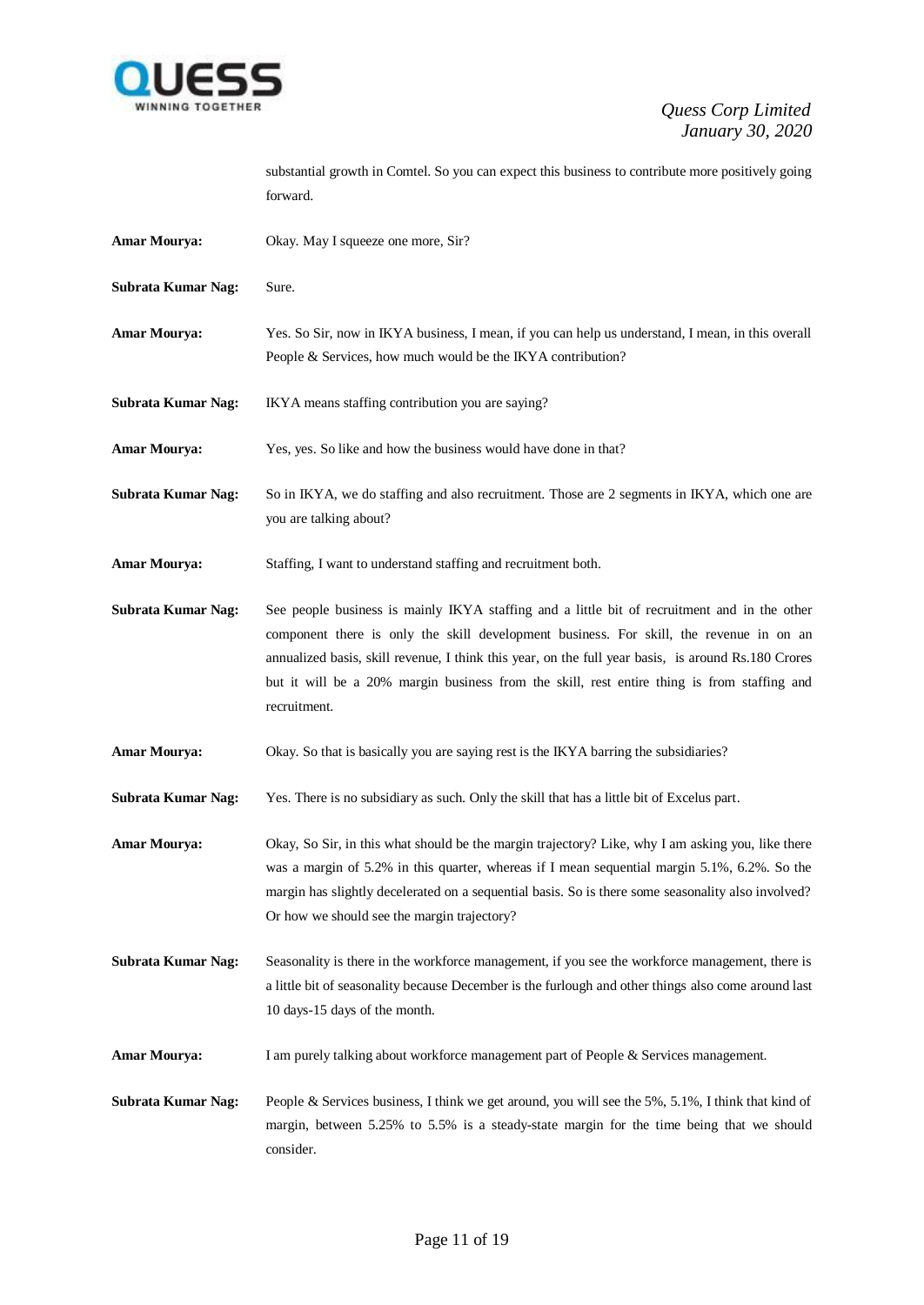

- **Amar Mourya:** Okay. And Sir, now in this quarter, I mean the debt has slightly gone up, but your interest cost was low. What should I see for the fourth quarter? Will you stick to your guidance of the debt level?
- **Subramanian Ramki:** I am not sure why you are saying the debt has gone up, in fact, the debt has gone down. The gross debt, which was about Rs.920 Crores as of last quarter, has come down to about Rs.830 Crores. So that is a good Rs.90 Crores reduction, and that is what is contributing to the reduction in interest cost also from Rs.41 Crores to Rs.35 Crores. We should also keep in mind that this debt reduction is after paying out some of the terms, for which we had to make the payments. We have also paid about Rs.38 Crores, Rs.40 Crores for Golden Star. We made a payment of Rs.13 Crores for Trimax. We made a payment of about Rs.10 Crores for Vedang. And still, we are talking about this kind of a debt reduction and interest cost reduction. So, moving forward into Q4, we do not have any of those mixed up payments. That being the case and with the current cash generation and with Q4 being a strong quarter, generally, we should definitely see a downward trend on the debt further, like, I have given the guidance, we should be able to hit the March 2019 numbers, if not better it.
- **Amar Mourya:** Okay. No, why I am asking, Sir, like, you are right that on a sequential basis, but your other income has also reduced in this quarter?
- **Subramanian Ramki:** Yes. Other income has reduced but debt has got nothing to do with this. Having said that, the other income has reduced primarily because some of the interest income, which was recognized on the intercompany loans, which have since got converted to CCDs are no longer there. So that is the reason why the other income is reduced. But from a debt reduction, I think I had already answered.
- **Amar Mourya:** Sir, in your tech services, what would be the growth driver for you? Because in tech services, if I am not wrong, there are 3 segments. One is Global Technology, one is Allsec and third is your Internet business. So overall, what will drive the growth from here on? Like, is it the Allsec which is going to be the growth driver? Or is it the Global Technology part, which is fitting into the business side?
- **Subrata Kumar Nag:** I think majority of the growth will come from our BPOs, our BPM business. That is Conneqt and Allsec together. Conneqt, I think this year is a very good year compared to last, we are already seeing a 13% or 15% growth. Allsec, only 6 months with us, and we are banking a lot on Allsec. So most of the growth will be coming from Allsec and Conneqt together. Currently, our profitability is getting a little bit muted because of the loss we are suffering due to Monster. Though the loss is coming down, I think going forward, once Monster will start contributing positively, I think the growth will be at a much greater degree than what we currently have.

**Amar Mourya:** Okay, thank you Sir.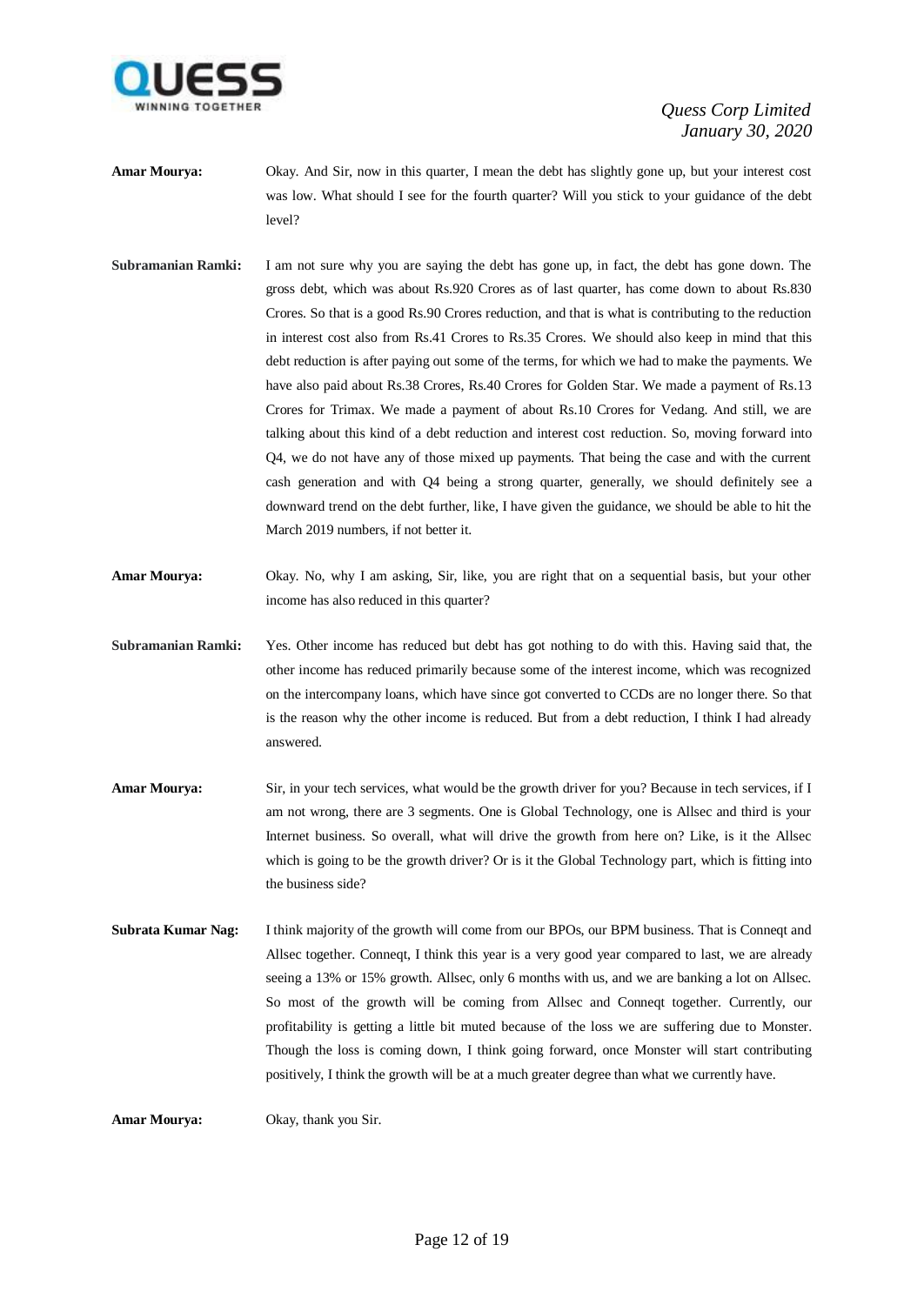

- **Moderator:** Thank you. The next question is from the line of Anish Jobalia from Banyan Capital. Please go ahead.
- **Anish Jobalia:** In terms of the People & Services business, in the last quarter, it was mentioned that in H2 as in Q3 and Q4, we would actually cross 6% EBITDA margins, mainly helped by the Excelus division, which has 20% margins. Despite of such high growth and also, as per our expectations, why are the margins not coming through? And are we resetting our expectations of our margins in this division from 5.3% to 5.5% even going forward, say, FY2021?
- **Subrata Kumar Nag:** Yes. I think on average, if we take the margin in the general staffing business, I think I will keep it around 5.5%. That is the right margin to be considered.

Anish Jobalia: But why is the difference between just one quarter before, we were expecting 6% margins, we are going to cross that and in just one quarter after because 0.5%...

- **Subrata Kumar Nag:** What happens in general staffing is that you do not see there are many components in general staffing. There is sourcing revenue, there is a recruitment revenue generally, there is a search revenue. So one quarter, that is, I think, we did well. But I think going on a steady-state basis, if I consider, if you ask me what we will be doing quarter after quarter in the next couple of quarters, I think 5.5% will be a conservative margin and is what we should consider.
- **Anish Jobalia:** Okay. And in terms of the overall margin expansion that we are working towards that direction, so the question around that is, in the next year then what will be driving these margins? I mean is there any margin drivers now going forward? I understand that Monster and Industrial Asset Management, some of the other loss-making would come down, but that would not be good enough to expand our margins by what you were anticipating around 0.5% per year?
- **Subrata Kumar Nag:** Yes. See, margin expansion will be coming up on the many fronts. The #1, as you rightly said, the Monster and Industrial space, Monster, for this year, already in Q3, we have a Rs.20 Crores loss. I think next year, those losses will not be there. Industrial also, we had a loss from the 9 months. Secondly, I think Allsec, which is almost 20% margin, which came 3 quarters back, we will get another full quarter in the next year. Additionally, we are hoping that Allsec and Conneqt will help, Conneqt is around 8%, 9% margin and Allsec around 20% margin. What we are trying to do is to increase their revenue base in our overall revenue parameter. So, if that percentage goes up, definitely, that will push our margin. Also, there is a lot of IT, technology intervention that will increase the productivity and further there will be improvement in the core to associate ratio, everything will be working towards increasing the margin. I think there are many levers to increase the margin, what I mentioned are just a couple of them.
- **Anish Jobalia:** Okay. And the unallocated expenses, I think, is around Rs.88 Crores. I mean we are having a run rate of Rs.22 Crores per quarter, will this also be growing in line with the revenue? Just to understand the extent of the operating leverage...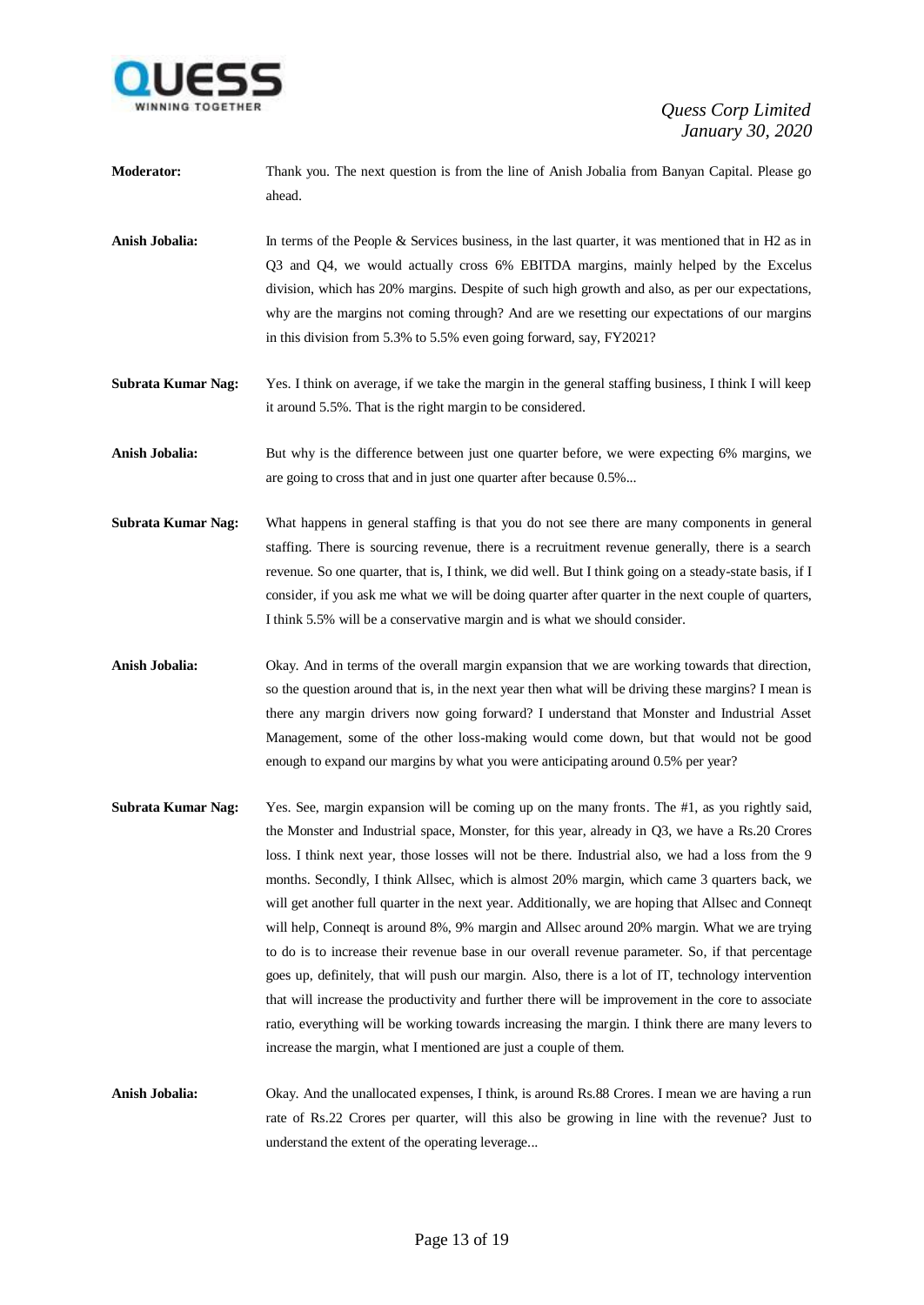

- **Subrata Kumar Nag:** No. I think that is the operating levers. These are the fixed cost. I think that will definitely not grow linear with our revenue. That will be growing much lower. This year also, we had a large assignment which we worked with Accenture. We spent a lot of money and I do not see it growing as a normal expense process, it will definitely not be proportionate to the revenue. There will be some operating expenses, of course.
- **Anish Jobalia:** Okay. And let us say, going forward, let us say, FY2021, let us say, some headwinds, if our growth rate, do you maintain the guidance of 20%? I mean at least like 20% growth rate going forward considering the macro environment?
- **Subrata Kumar Nag:** I think as of today, we are confident on what we have always been telling, that our aim is to generate a 20% EBITDA growth year-on-year and we stick to that. I think we will be able to do that.

**Anish Jobalia:** Okay. Thank you.

- **Moderator:** Thank you. The next question is from the line of Dipan Mehta from Elixir Equities. Please go ahead.
- **Dipan Anil Mehta:** Congratulations on a very good set of numbers. I just want to draw your attention to Slide #26 where you have given the breakup segment wise. So first, a quick question is that when you are comparing the EBITDA margin for December 2019 with December 2018, so December 2019 has got Ind AS and December 2018 is without Ind AS, or are they really comparable is my first question?
- **Subramanian Ramki:** December 2018 definitely does not have the Ind AS element, but December 2019 has got the Ind AS element.
- **Dipan Anil Mehta:** Okay. So considering that post Ind AS, your EBITDA margins have gone up, then, please, can you explain in workforce management from 6% to 5.3%, why we have seen such a sharp decline and if you do not consider Ind AS, then the drop would have been even more?
- **Subramanian Ramki:** No. But there is no big Ind AS impact in workforce management. The Ind AS impact comes from our Conneqt business, which is all in technology.
- **Dipan Anil Mehta:** Okay. But nonetheless, I think you have seen a 0.7% decline and normally, one would expect positive operating leverage given the 55% increase in revenue?
- **Subrata Kumar Nag:** No. I just explained sometime back and you must have heard that. Do not take 6% which we had, maybe one quarter, our recruitment did very well, or Excelus did some additional revenue but generally, I think 5.5% is the steady-state margin from the WFM business and we should consider this.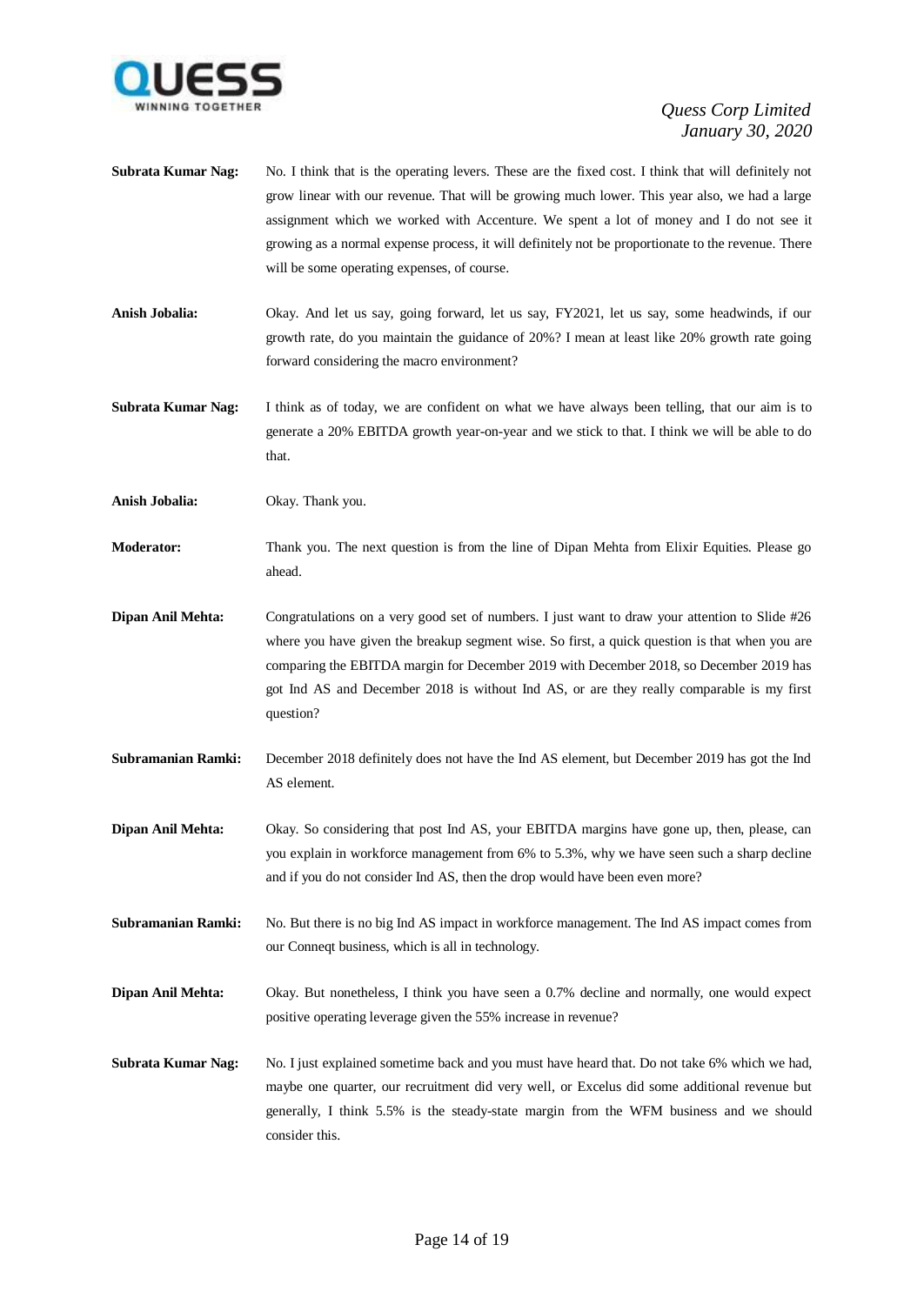

- **Dipan Anil Mehta:** No, Sir. But if you look at March 2019, June 2019, September 2019, it has been consistently declining, whereas revenues are going up. So, is there something that we have taken contracts at lower rates or there is some unusual expense in December 2019 quarter?
- **Subramanian Ramki:** No unusual expenses. There are no unusual expenses in December quarter or anything of that sort. But I think one of the things which we have told in the previous calls also is that when we are taking initial large contracts, obviously, we also see how much margins we can manage. Those do not come with the same kind of margin levels which some of the smaller contracts come with, that is an entry point and like I said, it does not stay there. As we keep ramping up the various services, over a period of time, the margins catch up. So you are right. When we go for some of those larger contracts, the margins are definitely much lower than what it is in the case of smaller contracts. Because it could also be a mix in terms of how many of them are pure staffing contracts versus how many of them are also in terms of a comprehensive contract. So it is a mix. The mix of the delivery also will change.
- **Dipan Anil Mehta:** Okay Sir, thank you very much.
- **Moderator:** Thank you. The next question is from the line of Nitin Padmanabhan from Investec. Please go ahead.
- **Nitin Padmanabhan:** On the general staffing business, we have been winning quite a few large contracts over the course of this year. When you look at the metrics within those contracts, how are they different? Are we seeing a higher proportion of variable markups there? Or do they come with a fixed price markup? Second, also, if you could just give us a sense broadly from a business standpoint for this business, how are the variable and fixed price markups? And how has the markups been trending through the year?
- **Subrata Kumar Nag:** I think we have told that our preference is to go for the variable percentage, but you cannot just ignore the market dynamics. So, I would not say that the contracts we are getting are too many on the variable side, these are mainly a fixed price based contract. Large contracts normally come with a fixed price based contract. I think 65 will be in the fixed base and 35 with the variable contract.
- **Nitin Padmanabhan:** Sure. The second is, in the context of the broader environment and the environment being tough, strategically, are we seeing markups actually becoming more difficult to sort of get by? Or how are you approaching the market?
- **Subrata Kumar Nag:** See, one thing, definitely, we do not want to play the price game. We do not want to take the contract and cut that. We have a certain cost of services, and we have a certain margin profile that we would like to maintain keeping the market dynamics in mind. We try to see what we can do for each of our business segment, we try to see how technology can help more. Another is on how we can increase that further, now it is around 330, how can we take it to, say, 370 or 400, that will be an another effort. How we can get a little bit of more managed services, services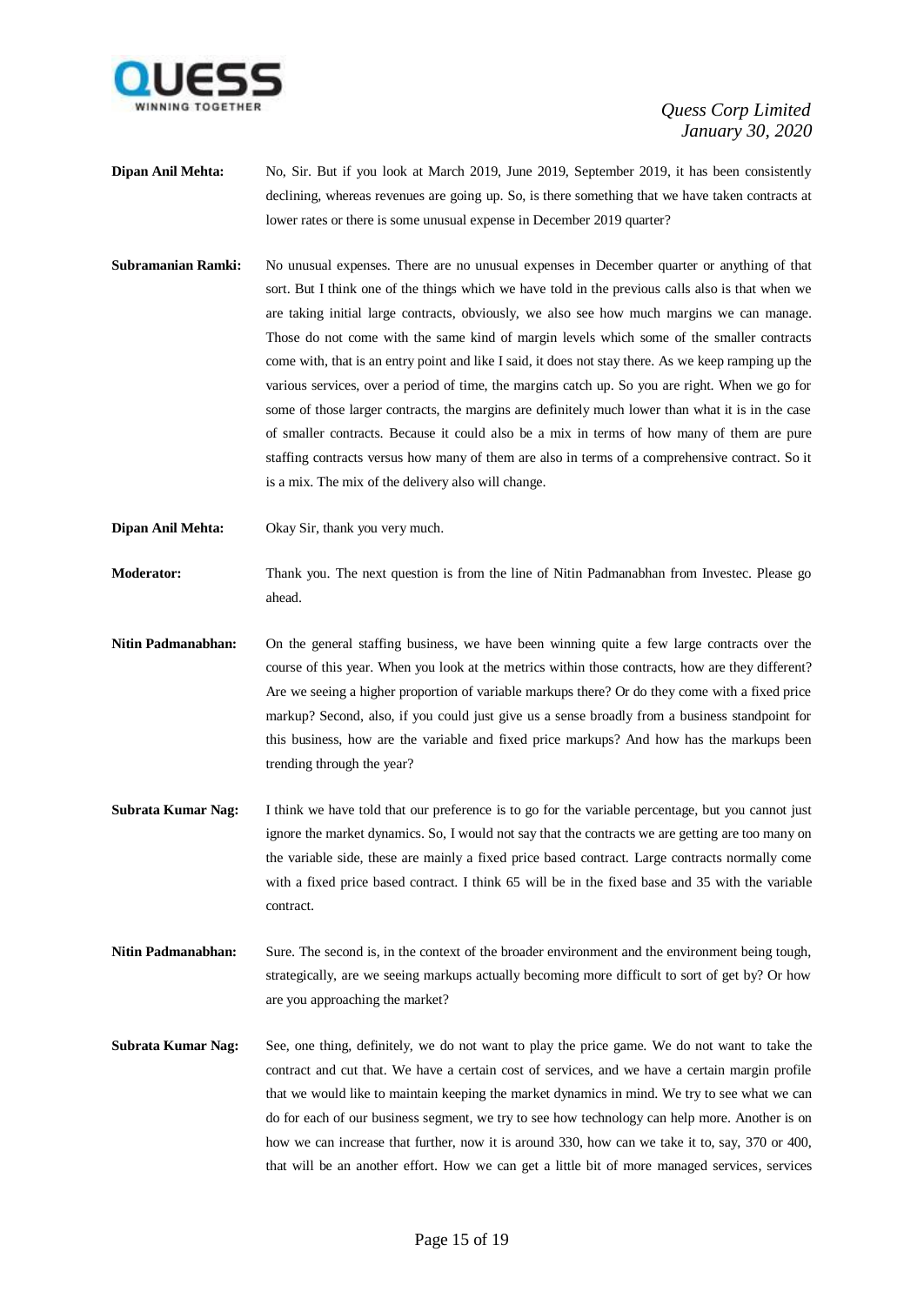

where we provide not only the people, but some of the stock (or staff?) $(52:17)$  we take along with that, how our image product which is many things an associate company can do in managing their large workforce, that image also we are pushing more aggressively with additional prices. So those are the components that will help increasing our overall realization. Currently, I think it is around 700, 730. Idea is to work on ways to increase that realization bit by bit over a period of time.

- **Nitin Padmanabhan:** Sure. That is helpful. Just 2 more quick questions, if I may? One is, are we sort of consolidating Terrier from Q4? And the second is any updates on the divestments that you had talked about, East Bengal and so on and so forth.
- **Subramanian Ramki:** So Terrier, we are not consolidating because TCIL demerger has happened, and we were expecting, we are now kind of looking at how we could go ahead and do the buyback from Heptagon and then invest it in Terrier so that then we can start consolidating. Having said that, what has also happened is that our foreign shareholding because of some of the newer shareholders who have come in post TCIL demerger, and off late this has happened, our foreign shareholding still continues to hover very close to about 48%, 49%, which was not expected. So that is the reason we are just waiting and watching. And once it kind of reaches a particular level where it is manageable, then we will definitely do it. But we are ready to do it. It is only the shareholding, which is kind of, at this point in time, making us think a bit. And your second question was on East Bengal?
- **Nitin Padmanabhan:** Yes.
- **Subrata Kumar Nag:** Yes. QEBFC, as we told, that the 31st May of this year is the last day, our contract with the club terminates. We have no financial liability post that. But meanwhile what we have been trying and we are also in discussions with a couple of investment bankers is to get a suitor so that we can divest. So, we will be trying our best to do that. Hopefully, we will get somebody to offload our share. And if nothing happens, 31<sup>st</sup> May, post that, we have no financial liability.
- **Moderator:** Thank you. The next question is from the line of Mohit Sharma from Motilal Oswal. Please go ahead.
- **Mohit Sharma:** I just had one quick question. So pertaining to the Monster business, it is good to see the loss run rate coming down. But at the same time, the revenue has also seen some downturn. So is this because we are consciously deemphasizing some part of the business? Or given that this platform has a high fixed cost, so in a declining revenue environment, how sustainable it will be to avoid a negative operating leverage from coming into play?
- **Subrata Kumar Nag:** See, Monster is a product business. And the problem that we actually had in hand is that our product was damaged a little bit. What we have been currently doing is to actually trim the losses, so whatever the flab is, we are just cutting that and bringing it to the right size of the company, though revenue has been coming down. We believe and that once our product is ready,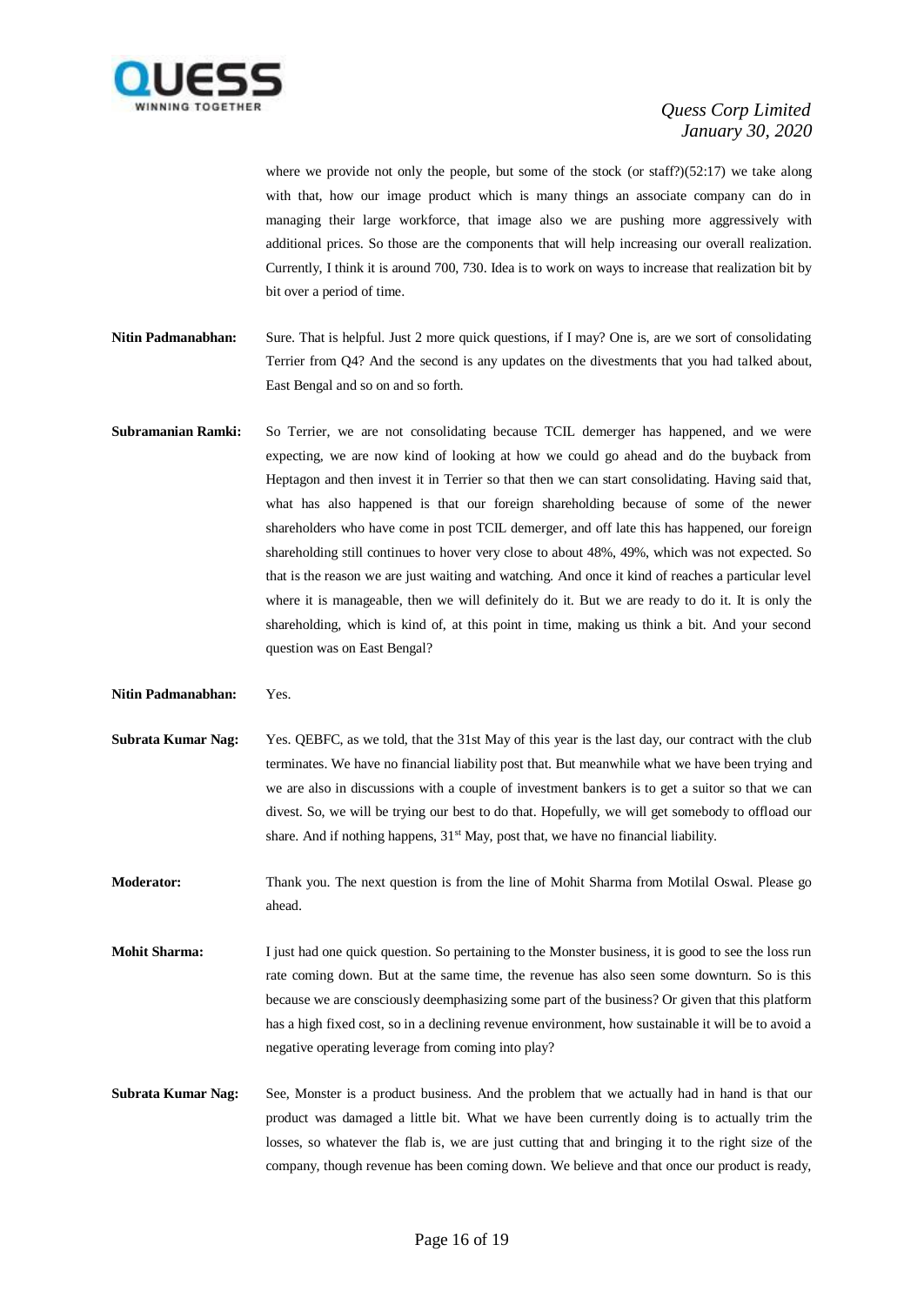

and which will be launched in say, next 30 to 45 days, I think the sales will pick up. We did some reorganization in our sales team also, and we are revamping and increasing our numbers also going forward. What you need to understand is what happens in the Monster, if I book a sale today, the revenue flow takes time because it is a 12-month cycle and you can do the amortization. So, the new booking of sales, I think last month, last 2 months that slide stopped. And last 2, 3 months, we are seeing that there is a slow steadiness coming up. We are seeing that early signs of winning. So, we hope that going forward, sales will pick up and the new product and new search will help us. One thing you need to understand is that the traffic in the job posting and the application have gone up and are almost 80%, 100% growth year-on-year basis. I think, we are sure that will reflect in sales.

**Mohit Sharma:** Okay, thanks.

**Moderator:** Thank you. The last question is from the line of Manoj B. from Carnelian Asset Management. Please go ahead.

- **Manoj Baheti:** Just a couple of questions. First one is like a few quarters back, if I look at industry dynamics, there was a competition in terms of number of credit days or the credit, which the competitors were offering. Now looking at your cash flow improvement and margin contraction, especially in the workforce management business, is it linked to that now we are very, very choosy in terms of giving lesser credit or saying no to the business which are asking for higher credit? And also, is there a change at industry level on this phenomenon? This is my first question.
- **Subrata Kumar Nag:** As we told earlier, we put a lot of emphasis to increase our collect and pay in a percentage terms in the business and you saw that it has increased to 72% today. That is one of the reasons for increasing working capital, but I do not think that is the only reason. Overall, IFM business, the vigor, the efficiency and the productivity I think has increased in the last 6, 7 months, and our emphasis on collection and making sure that the invoicing is done at the right time correctly. So those things have also helped a lot in decreasing our DSO level and increasing our cash conversion.
- **Manoj Baheti:** Okay. But is there some impact on margin on account of this?

**Subrata Kumar Nag:** No, I do not think it has any impact on the margin. If you see overall margin, 6% is there. So I do not think it has any major impact on our overall margin as of now.

**Manoj Baheti:** My second question is, in terms of inorganic growth strategy, what will be the strategy of the company in terms of future capital allocation over short to medium term. I think in short to medium term, you have clarified over last con call that there would not be any more inorganic opportunities where you will be allocating capital. So if you can just give some color on your capital allocation strategy going forward, given the fact now balance sheet is getting healthier and healthier quarter-on-quarter basis?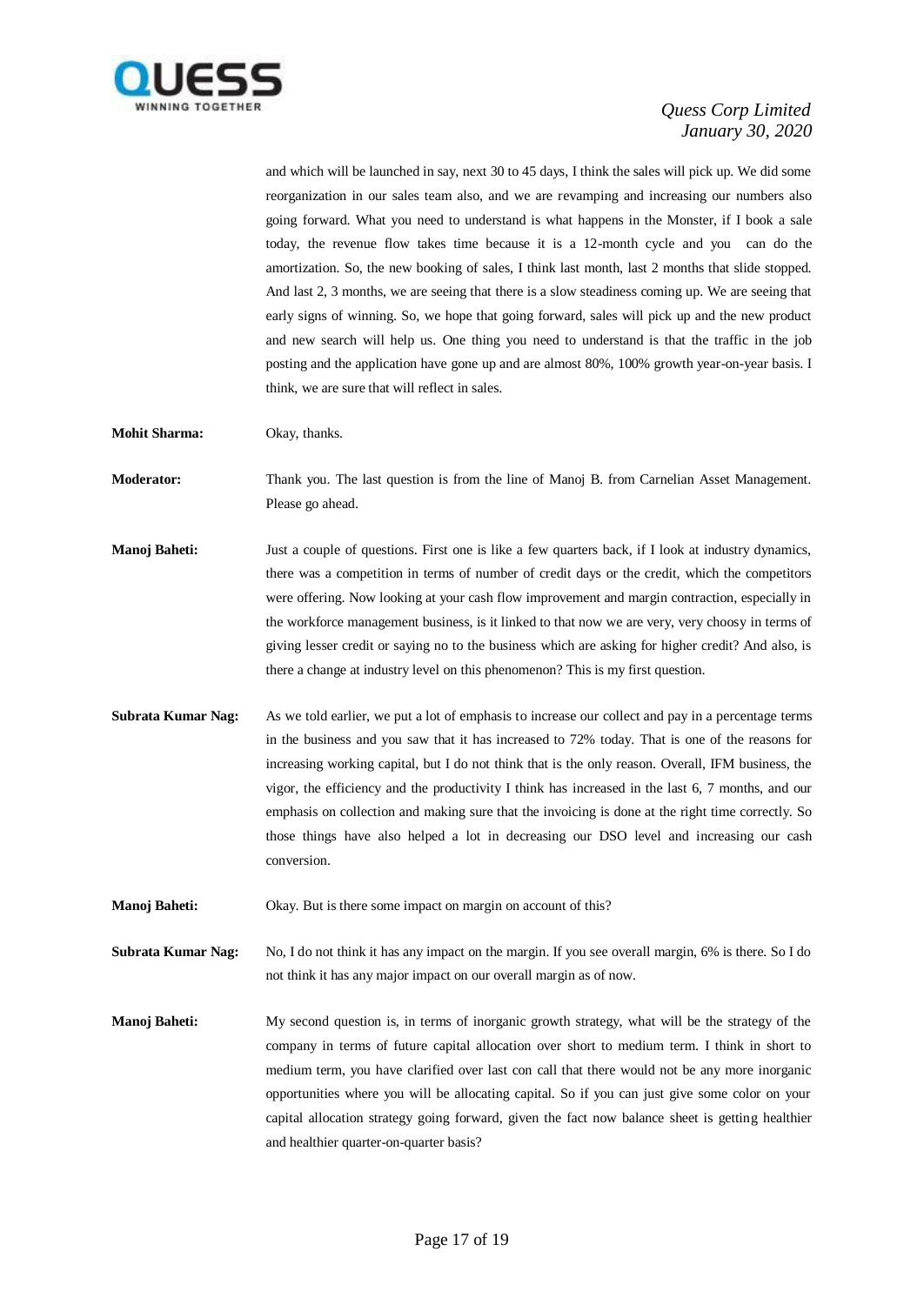

- **Subrata Kumar Nag:** See our priority, other than the business and the EBITDA profit is increasing our cash conversion. We set a target for this year for 50%, I think surely we will cross that. But we believe that there is enough runway there to push that cash conversion further. We will also reduce our debt position. Whatever cash internal accruals we generate now, we do not have any stock purchase other than a very small one in the Vedang. So that entire money will go in the reduction of debt and in the next 6 to 8 quarters, we will try our best to convert ourselves from a net debt to net cash position. Then, our other major idea is to increase our ROE to 20%. So that is the goal we set for ourselves, and we will work towards that. I do not see any immediate acquisition we are doing. But as we told, that if a situation comes, if we get a very great opportunity, if we see there is a strategic fit, we will think of that. It is not off the table, but not in immediate future. Our idea is to first declutter the balance sheet, reorganize, reduce our subsidiaries, increase cash conversion and increase the ROE. So, these are the 5, 6 parameters we will be working on.
- **Manoj Baheti:** Thanks for the elaborate answer and wish you all the best.

**Moderator:** As there are no further questions, I would now like to hand the conference over to Mr. Ajit Isaac for closing comments.

**Ajit Abraham Isaac:** Thank you very much. I believe we are moving in the right direction, and this is evidenced by our strong operational and business performance. Overall, our model shows that we have competitiveness in each of our business segments and the fact that we have been able to continue revenue growth at 20% in spite of headwinds is testimony to that. Our focus on improving our financials remains strong, and the same is evidenced in our reduction of collection days, resulting in our increased cash collection also. We are on track to achieve our year-end cash conversion of 50%. Our digital transformation process inside the company is gathering steam. We believe that all of these initiatives will make the company well positioned to achieve the results that we have been talking about in the call. I would also like to take this opportunity to invite each of you to our upcoming Annual Investor and Analyst Day on the 5th March 2020 at the Grand Hyatt, Mumbai. We look forward to meeting you there, and thank you once again for joining this call.

**Moderator:** Thank you. Ladies and gentlemen, on behalf of SBICAP Securities Limited, that concludes this conference. Thank you for joining us and you may now disconnect your lines.

(This document has been edited for readability purpose)